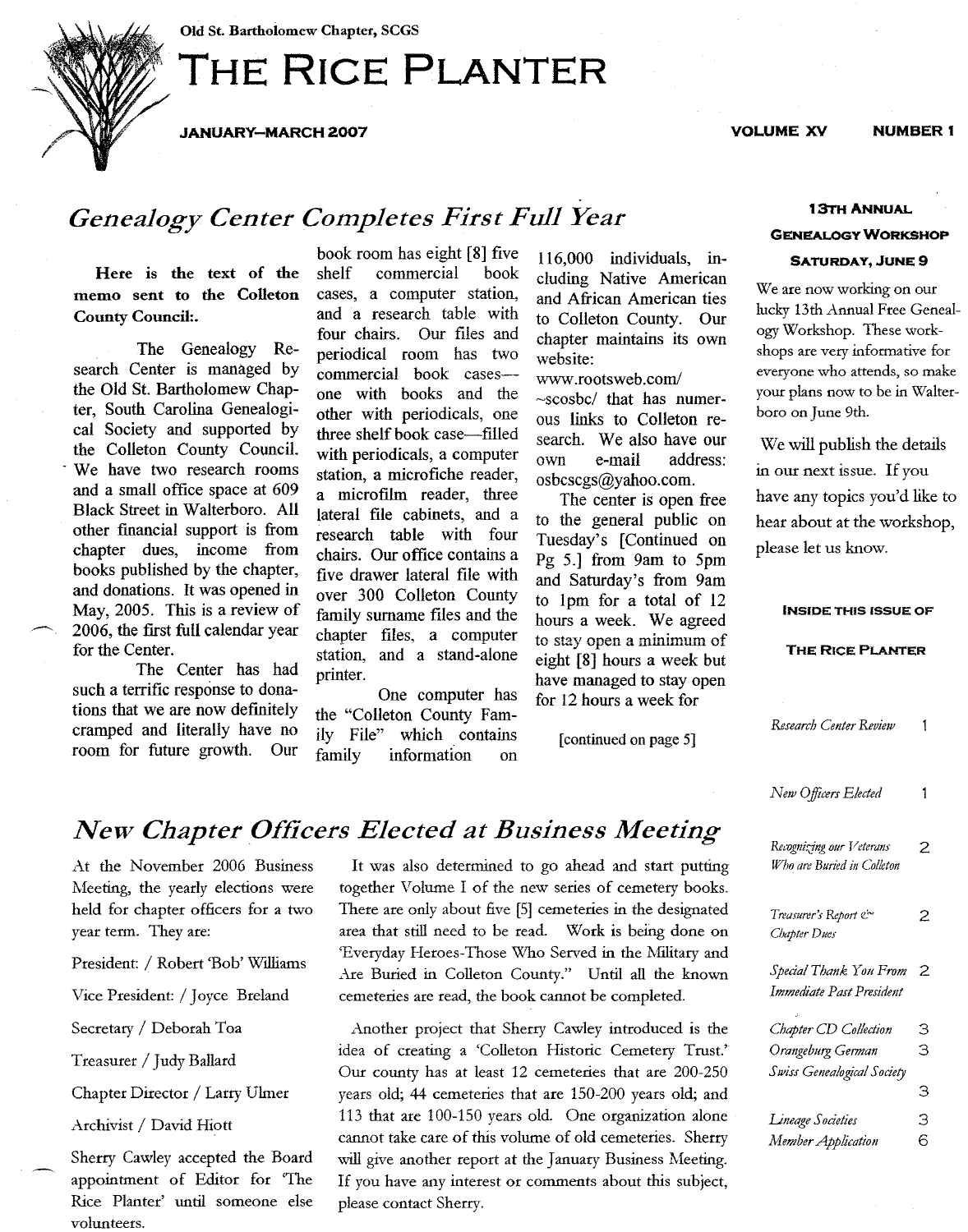# *Recognizing our Veterans Buried in Colleton County*

While chapter members recorded cemetery markers for their cemetery books, they discovered a large number of military markers. A project was started over a year ago to get a listing of those who served in the military and are buried in Colleton County. What started out as a simple project grew and grew. To date we have over 2500 listings and we haven't even finished reading tombstones for all the known cemeteries in Colleton County yet We will publish our information when the project is completed.

For the majority of these listings, the individual had a VA grave marker at his gravesite. However, we want to make sure that many of the older Veterans who do not have these markers also get recognized. A number of you have already sent us the names and cemeteries where buried for family members who served our country in the armed forces. It's not too late to get your Veteran recognized! Send us your Veteran information to be included in "Everyday Heroes: Those Who Served in the US Military and Are Buried in Colleton, County, Sc." Sherry Cawley is the contact person for this project.

We realize that many Colleton natives served in the military but are not

#### *Treasurer's Report and Membership Report*

According to Treasurer, Judy Ballard: As of Nov 12, 2006, our beginning balance was \$2769.48. Our income was \$271.25. Our expenses were \$894.46. The ending balance is \$2143.24.

Our big expense Was \$894.46 in purchasing a new computer that has a larger capacity for storing information than the oldest computer that was donated to the Center.

Our 2006 membership is 121. This is the first time that we have had a full year with over 100 members. It shows your support and interest in what the chapter is doing for family research in Walterboro and Colleton County. Our cuttent membership for 2007 is now past SO.

buried here. In dealing with over 400 cemeteries, it was determined to only include those individuals who are actually buried in Colleton County.

If you are interested in getting a marker for your Veteran, go to the US Dept of Veterans Affairs, Burial & Memorials Home page at: http://www.cem.va.gov/.

Now, if you'd like to find out if your family Veteran has a VA marker, please continue reading.

The Department of Veterans Affairs (VA) has added 1.9 million burial listings to its cemeteries database. These are for military veterans buried in mostly private

cemeteries, who have VA grave markers. The database already included more than 3 million graves in national cemeteries, bringing the total in the database to about 5 million listings. VA has also added maps to show many of the grave locations for those buried in VA national cemeteries, in state veterans cemeteries, and Arlington National Cemetery.

The database is online at... (http://gravelocator.cem.va.gov/)

For more helpful military databases see... Online Military Indexes & Records at (http:// www.militaryindexes.com/)

# *2007 Chapter Dues*

The Old St. Bartholomew Chapter is not changing our dues structure for 2007.

Your yearly dues are now owed. Individual-\$20.00; Family-\$25.00; and Associate \$15.00. If you have not renewed your membership before the next issue of The Rice Planter, this will be your last issue.

We have tried to keep dues to a

minimum in order for people to join and participate in our chapter. One way to participate is to make a monetary donation that will be used to enhance the Center and what we are accomplishing there. It was because of your donations that we were able to purchase our muchneeded new computer.

Another way to participate is to make specific donations to the Center. Next issue we will include a list of items that we'd like to have.

And yet another way to participate is to volunteer at the Center. Con-

### *A Special Thank You From Your Immediate Past President, Sherry Cawley*

I can't begin to tell you how much I have enjoyed serving you as your chapter president for the past four years: the knowledge *I've* leamed from other members and, pur speakers, the wonderful friendships that were formed and nurtured; and the challenges created and met made it a worthwhile experience.

Some of my most memorable moments came when attempting to keep up with Doris Lucas, Jane Litchfield, and Judy Ballard in the cemeteries; going to Charleston, Orangeburg, and Columbia with Judy to do 'a little research' or taking in a book sale; hosting the 2004 state fall meeting for the SC Genealogical Society; lining up books in my old warehouse as we put together our archives and created the Genealogy Research Center; addressing the County Council for the need of getting space and their unanimously voting to sponsor us; going with Judy and Bob Williams to an office supply auction in Beaufort and getting such great bargains on our basic furniture-then wondering how we were going to get it all back to Walterboro; coming into the Center space and discovering that David Hiott had put

together the other five bookcases; the individuals who agreed to speak at chapter meetings and gave such interesting programs; Larry Ulmer saying, "I think I can put together a chapter website," and keeping our three computers going; increasing our members to over 100 for the first time; finding out how expensive our insurance would be and taking our problem to our members, who responded so generously; or Bob, Judy, and ~ David coming up with programs when speakers fell through! I thank each of you for my wonderful memories!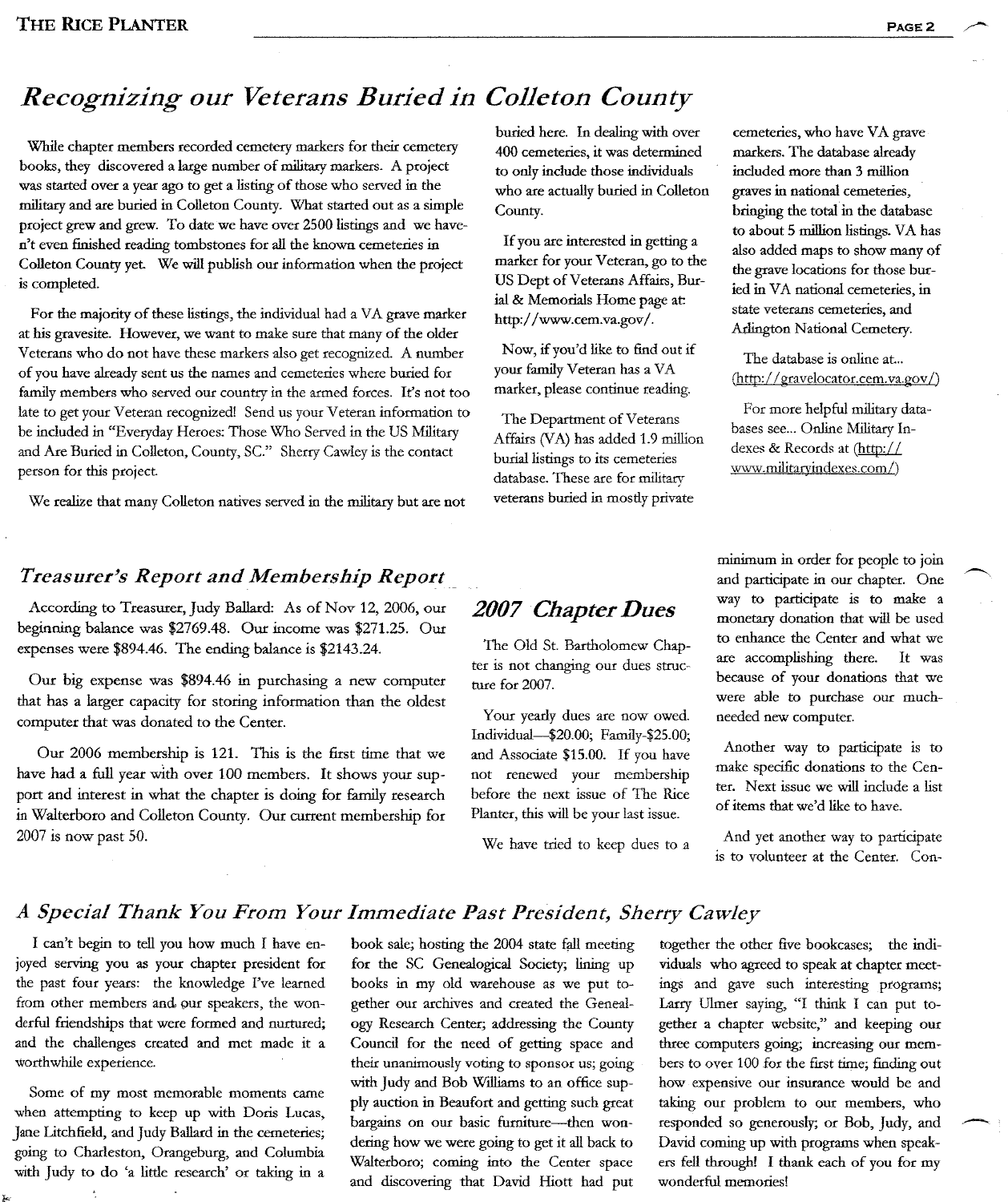## OLD ST. BARTHOLOMEW CHAPTER, SOUTH CAROLINA GENEALOGICAL SOCIETY

### 2007 MEMBERSHIP APPLICATION / RENEWAL FORM

| <b>CURRENT MEMBER:</b> YES()<br><b>NAME NAME</b><br>NO(<br>$\rightarrow$                                                                                                                                                                                                                                                                                                                                              |
|-----------------------------------------------------------------------------------------------------------------------------------------------------------------------------------------------------------------------------------------------------------------------------------------------------------------------------------------------------------------------------------------------------------------------|
| $\begin{picture}(20,10) \put(0,0){\dashbox{0.5}(5,0){ }} \put(15,0){\circle{1}} \put(15,0){\circle{1}} \put(15,0){\circle{1}} \put(15,0){\circle{1}} \put(15,0){\circle{1}} \put(15,0){\circle{1}} \put(15,0){\circle{1}} \put(15,0){\circle{1}} \put(15,0){\circle{1}} \put(15,0){\circle{1}} \put(15,0){\circle{1}} \put(15,0){\circle{1}} \put(15,0){\circle{1}} \put(15,0){\circle{1}} \put(15,0$<br><b>PHONE</b> |
| CELL PHONE (Call Contract Contract Cell Contract Cell Contract Cell Contract Cell Contract Cell Contract Cell                                                                                                                                                                                                                                                                                                         |
| CITY STATE ZIP                                                                                                                                                                                                                                                                                                                                                                                                        |
| <b>E-MAIL ADDRESS</b>                                                                                                                                                                                                                                                                                                                                                                                                 |
|                                                                                                                                                                                                                                                                                                                                                                                                                       |
| <b>Other Member Name (If Family Membership)</b>                                                                                                                                                                                                                                                                                                                                                                       |
|                                                                                                                                                                                                                                                                                                                                                                                                                       |
| Are you currently a member of another chapter of<br>the South Carolina Genealogical Society?<br>YES( ) NO( )                                                                                                                                                                                                                                                                                                          |
|                                                                                                                                                                                                                                                                                                                                                                                                                       |
|                                                                                                                                                                                                                                                                                                                                                                                                                       |
|                                                                                                                                                                                                                                                                                                                                                                                                                       |
| <b>SURNAMES OF FAMILIES YOU HAVE RESEARCHED AND ARE PLANNING TO RESEARCH:</b>                                                                                                                                                                                                                                                                                                                                         |
| <b>Location of Research</b>                                                                                                                                                                                                                                                                                                                                                                                           |
| EX: Thompson<br>Ritter, Colleton, SC                                                                                                                                                                                                                                                                                                                                                                                  |
| <u> 1980 - Johann Stoff, francuski filozof, francuski filozof, francuski filozof, francuski filozof, francuski filozof</u>                                                                                                                                                                                                                                                                                            |
|                                                                                                                                                                                                                                                                                                                                                                                                                       |
|                                                                                                                                                                                                                                                                                                                                                                                                                       |
| Please use the back of application for additional surnames.                                                                                                                                                                                                                                                                                                                                                           |
|                                                                                                                                                                                                                                                                                                                                                                                                                       |
| Make check payable to: OSBC                                                                                                                                                                                                                                                                                                                                                                                           |
|                                                                                                                                                                                                                                                                                                                                                                                                                       |
|                                                                                                                                                                                                                                                                                                                                                                                                                       |
| $^{o}$ o                                                                                                                                                                                                                                                                                                                                                                                                              |
|                                                                                                                                                                                                                                                                                                                                                                                                                       |
|                                                                                                                                                                                                                                                                                                                                                                                                                       |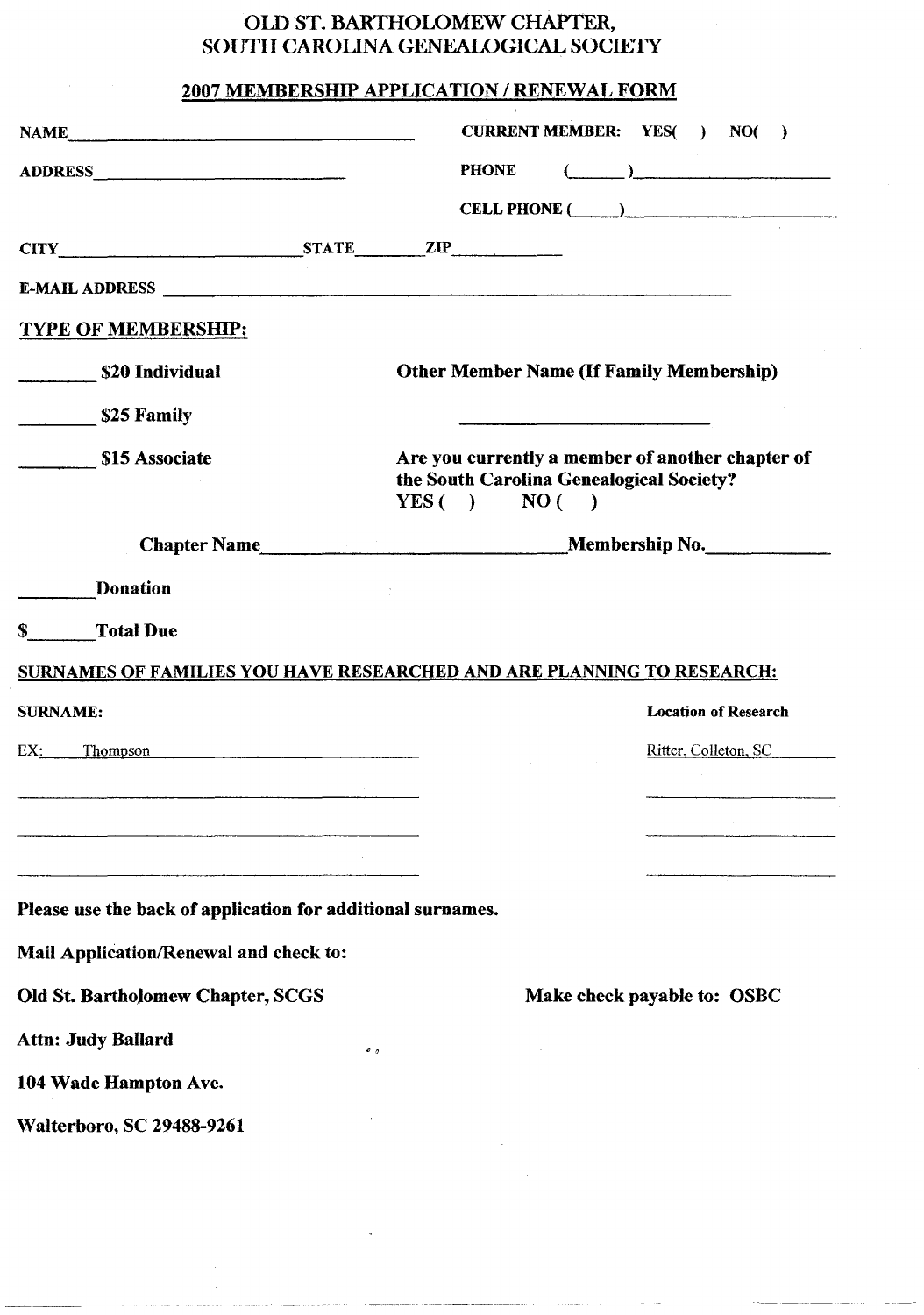most of the year. There must be a least one volunteer at the Center for it to be open.

The Center was open on Tuesday's only for the months of July and August. It was also closed the week of Thanksgiving and from Dec 19 - Jan 1. This would mean that the Center was open for twelve [12] hours about forty [40] weeks this year, eight [8] hours for [9] weeks, and closed for three [3] weeks.

If someone was from out of town, we made every effort to accommodate them as often as possible. We tried to get everyone to sign in. On numerous occasions, one person would sign in for two or three people.

Our future goals would be to have internet access at the Center as well as a separate room for all our computers, the microfiche reader, and the microfilm reader. We also need more shelving for our periodicals. We have many more maps, old telephone books, and pictures that are kept in closets because there is no space in the rooms for them to be displayed.

Everyone works as a volunteer at the Center and is also a Chapter member.

January - December 2006

378 People signed in

South Carolina Cities Represented:

Beaufort Columbia Cottageville Easley Lady's Island **Okatie** Ruffin Smoaks St. Matthews Walterboro

Other Cities and States Represented:

Alexander City, AL Indian Springs, AL Montgomery, AL Arboles, CO Bridgeport, CT Crawfordville, FL Tampa, FL Atlanta, GA Decatur, GA Midway, GA Richmond Hill, GA Savannah, GA Frederick, MD Ellicott City, MD Concord,NC New Bern, NC Sanford, NC Chattanooga, TN Memphis, TN Sevierville, TN

This represents eighteen [18] communities outside of Walterboro; eight (8] states other than South Carolina and 20 different communities in these states.

We are proud of our success and pleased with our accomplishments. We hope you agree that your continued support of the Genealogy Research Center is worthwhile and a defmite benefit to Walterboro and Colleton County.

Sent to: Joseph F. Flowers, Chairman, Colleton County Council; Evon Robinson, Vice Chairman; Steven D. Murdaugh; Floyd Buckner; Gene Whetsell; Doug Burns, Administrator; and Karla Daddieco, Administrative Services Director.

Charleston **Conway** Denmark Edisto Island North Charleston Piedmont Round O St. George Summerville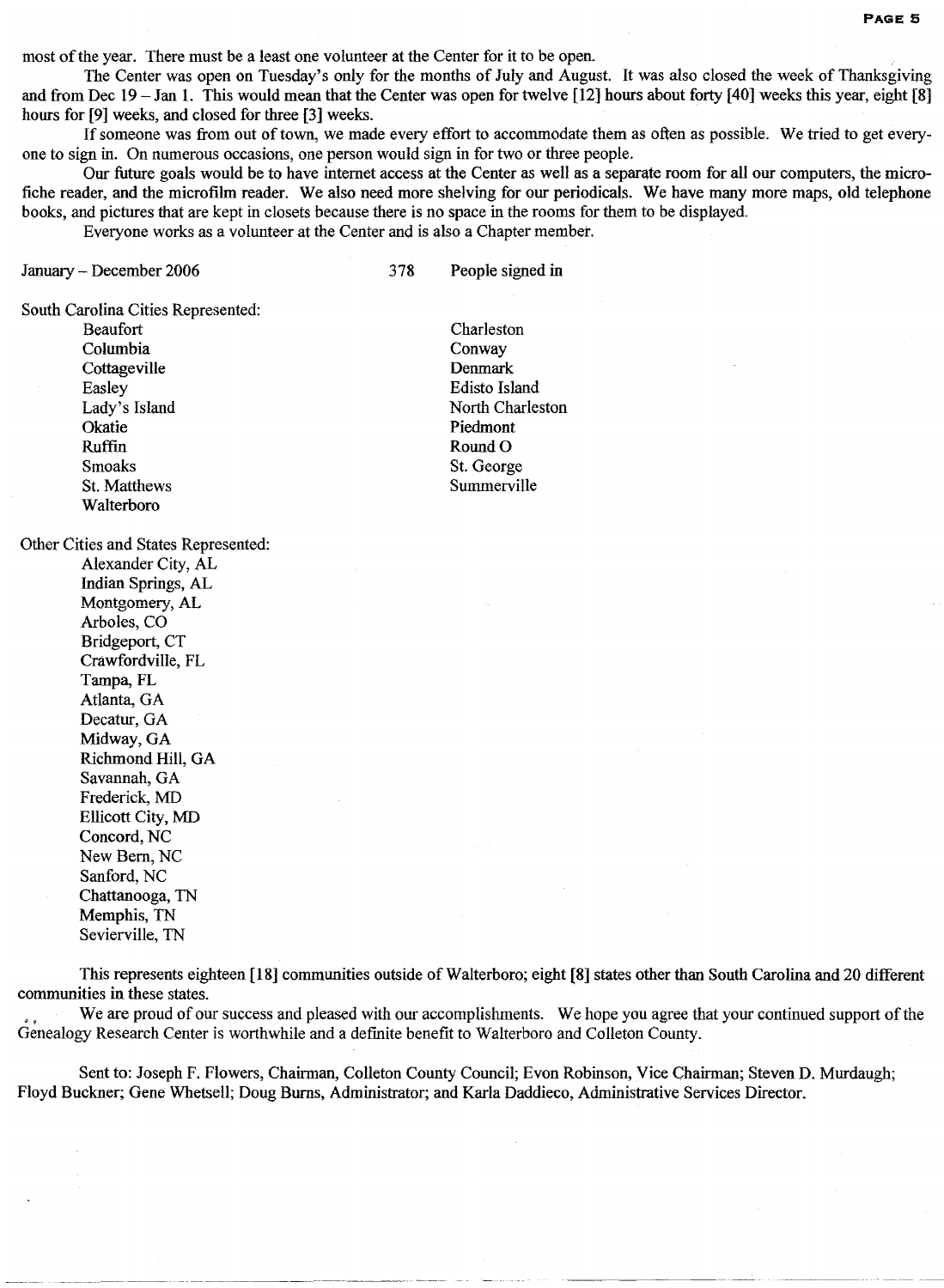### Orangeburgh German-The Center's Growing CD Collection Swiss Genealogical Soci-

It might surprise some of you to know that much genealogical information is now on CD's as well as microfilm. It's also cheaper to collect.

It's so much easier to put a family history on a CD than to go through the expense of printing it out from your computer or publishing it.

If you have any CD's that pertain to genealogy, no matter what subject, state or country, and you're tired of them lying around collecting dust, consider donating them to our Genealogy Research Center collection.

At this time we have almost

100 CD's including the census for Colleton County since 1790; the Freedman's Bank complete index and actual records from Charleston, Savannah, and Beaufort; Civil War indexes for both the Union and the Confederacy; the completed US Federal Census for 1850; unpublished Colleton County court records; and numerous family records.

If you have put your family research on a CD, please consider sending the chapter a copy to include in our library CD collection.

ety is having a special meeting on Sunday, April 15 beginning at the Fine Arts Center in Edisto Memorial Gardens in Orangeburgh. They have invited similar organizations from counties that made up the old Orangeburgh District ,which included Colleton County. Each group will have an opportunity to speak about their group and there will also be a program and<br>refreshments. If you're in-If you're interested in attending, contact<br>their president, Josephine their president, Josephine<br>Schuler, PO Box 974. Schuler, Orangeburg 29116-0974.

**NEW E-MAIL ADDRESSES:** 

WE GET ABOUT TEN AND SPECIAL EVENTS, BUT REMINDERS FOR ME£TlNGS WE'LL TRY TO KEEP SENDING COMMUNICATE WTTH YOU. QUICKEST WAY TO NEWSLETTER, IT IS THE SNAIL MAIL AND THE IF YOU HAVE CHANGED YOUR US KNOW! OUTSIDE OF E-MAIL ADDRESS. PLEASE LET **RETURNED EVERY TIME.** 

PERSONAL INFORMA710N TO JUDY BALLARD.

HERE ARE TWO NEW E-MAIL **ADDRESSES:** 

DAVID HIOTT

DH10TT@LOWCOUNTRY.COM

**MARY CORBETT** 

CORBETTBLDG@LOWCOUNT RY.COM

*lJJmerhas-been elected the Treasurer fOr the South Carolina Genealogical Society? Way to* go *LanyL Congratulations!!!*

# **Preserving African American Cemeteries** PLEASE SEND ANY NEW

act David Hiott for any questions you might have about the Center.

Lately, there have been numerous articles in the Low Country about African American cemeteries that are being destroyed, mosdy by development. On Saturday, April 7, from 1pm to 4pm, the Chicora Foundation is having a free workshop at the Beaufort Co. Public Library, 311 Scott St. in Beaufort to discuss 'Practical and Legal Issues.'

This workshop will explore the nature of black cemeteries, South Carolina's laws intended (but often

failing) to protect cemeteries, and recent legal action concerning cemetery preservation. It will explain how to more effectively research and document African American cemeteries and techniques that can be used to help ensure their preservation.

Our chapter has been fortunate to have the Chicora Foundation work with us at meetings and workshops. They have very practical approaches to the problems of cemetery preservation and restoration and will distribute some very valuable information on how to proceed.

With close to 150 identified cemeteries in Colleton County that are predominately African American, it is very important that we are aware of what is happening in the counties around us. We want to insure that this does not happen in Colleton. We know that the county is going to experience a real growth expansion in the next few years and with dry land being a real premium, we need to make sure that the more than 400 cemeteries in the county are protected.

For more information on this workshop, contact the Chicora Foundation in Columbia at 803-

# *LINEAGE SOCIETIES Did you know that Lany*

In this issue we'll discuss The National Society Colonial Dames XVII Century.

Colonial Dames *is* a Patriotic, -Genealogical and Heraldic Socity of women who can trace their ancestors in this country to the Founders who lived and

served in one of the thirteen original colonies prior to 1701. Membership *is* in the National Society but you join through chapters.

There are 18 categories of eligible service that you can choose from to provide documentation

for your membership.

They have a very good website: www.colonialdames17c.net/ OR write to National Society Colonial Dames XVII Century, 1300 New Hampshire Ave, NW, Washington DC 20036-1595. OR call the Society at 202-293-1700.